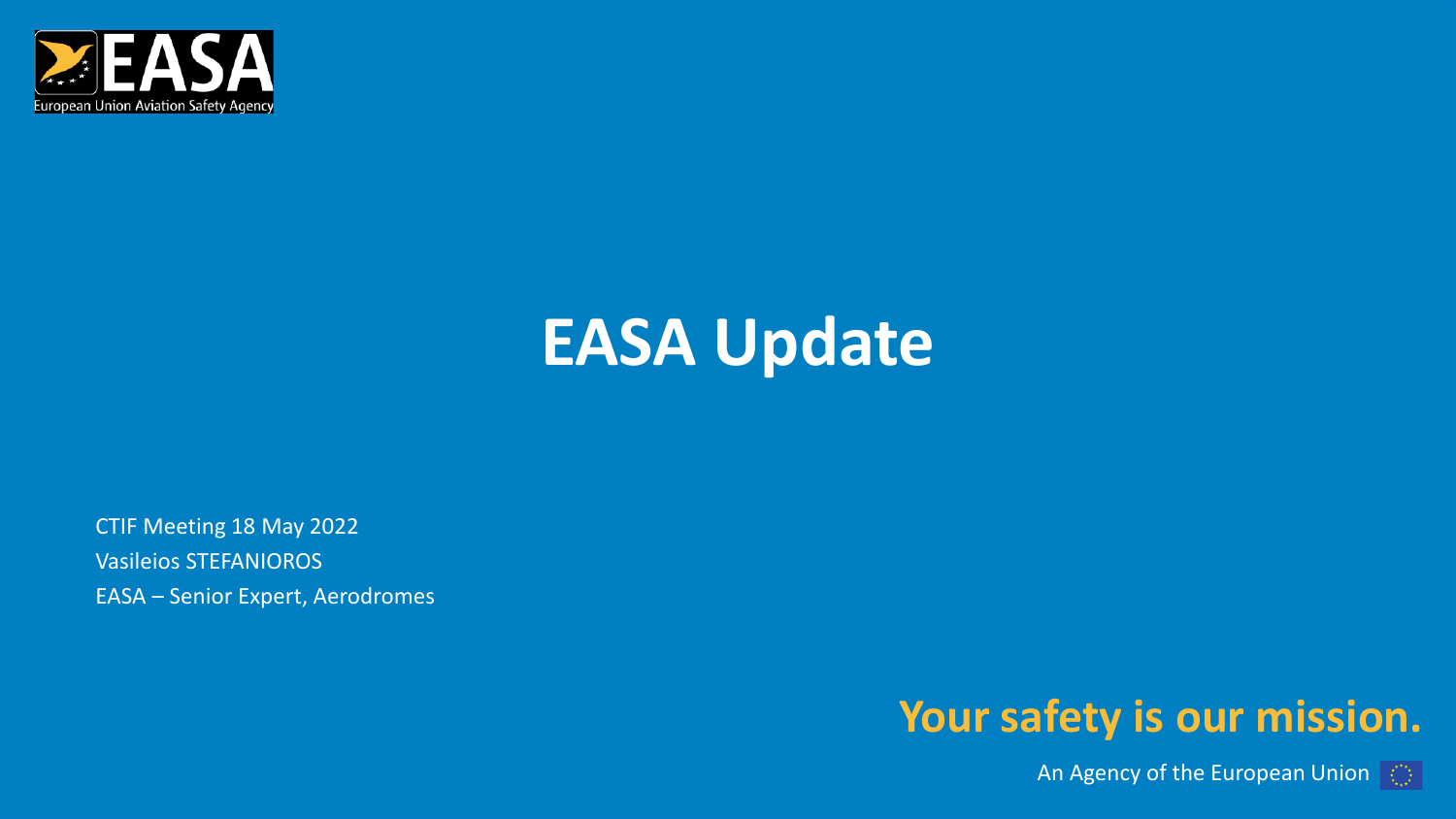# **RFFS for General Aviation**

### $\rightarrow$  Amendment 17 to ICAO Annex 14

- → RFFS is required **only** during commercial air transport operations
- $\rightarrow$  Applies as of 3 November 2022
- $\rightarrow$  EASA intentions
	- $\rightarrow$  Implement the change
	- $\rightarrow$  It will apply for GA under the EASA context
		- $\rightarrow$  GA includes NCO, sailplanes and balloons

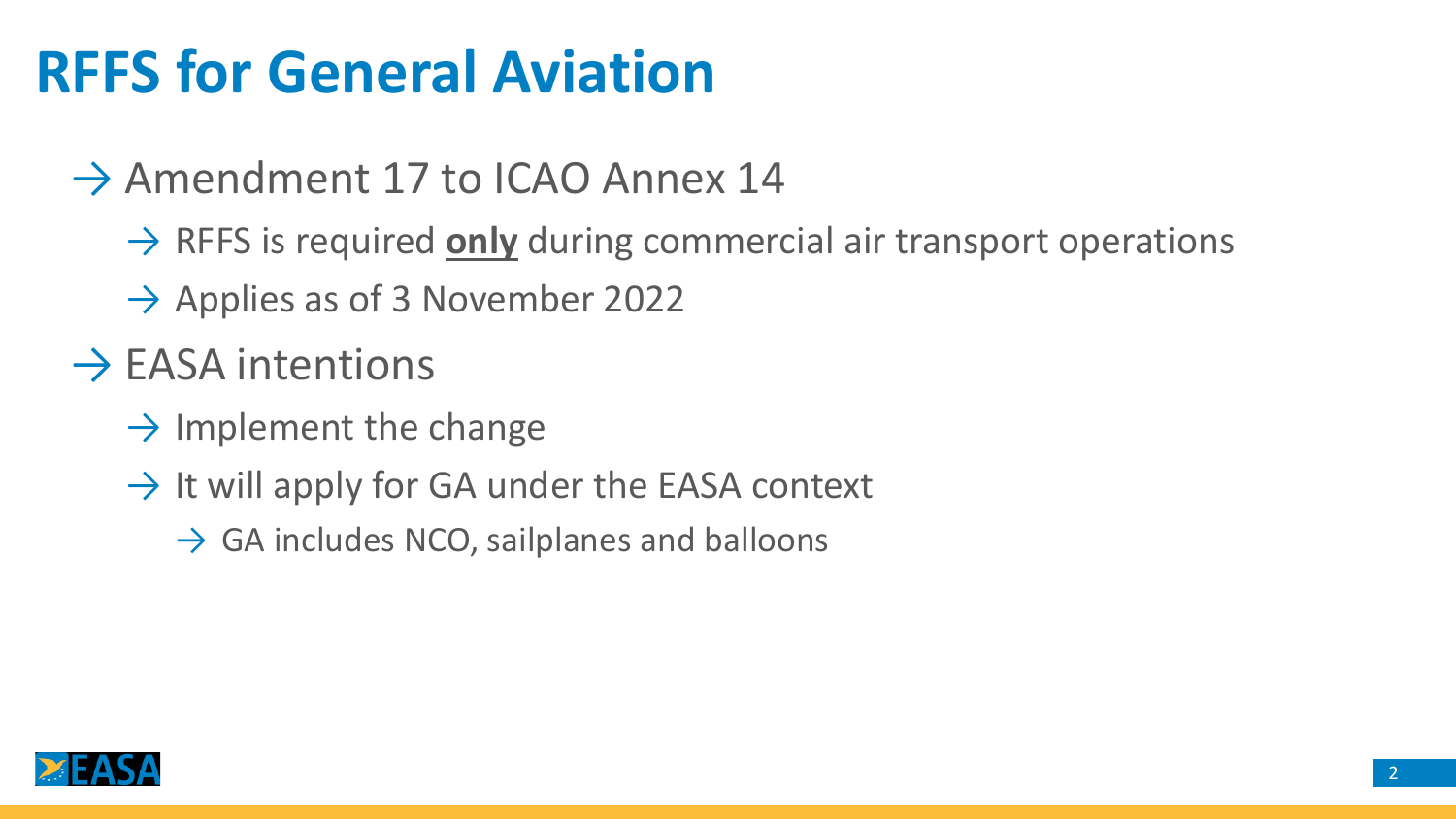# **RFFS for General Aviation**

- → NCO **N**on-**c**ommercial operations with **o**ther-than-comples aircraft
- $\rightarrow$  Complex motor-powered aircraft
	- $\rightarrow$  an aeroplane:
		- $\rightarrow$  with a maximum certificated take-off mass exceeding 5700 kg, or
		- $\rightarrow$  certificated for a maximum passenger seating configuration of more than nineteen, or
		- $\rightarrow$  certificated for operation with a minimum crew of at least two pilots, or
		- $\rightarrow$  equipped with (a) turbojet engine(s) or more than one turboprop engine
	- $\rightarrow$  a helicopter certificated:
		- $\rightarrow$  for a maximum take-off mass exceeding 3175 kg, or
		- $\rightarrow$  for a maximum passenger seating configuration of more than nine, or
		- $\rightarrow$  for operation with a minimum crew of at least two pilots,
	- $\rightarrow$  a tilt rotor aircraft

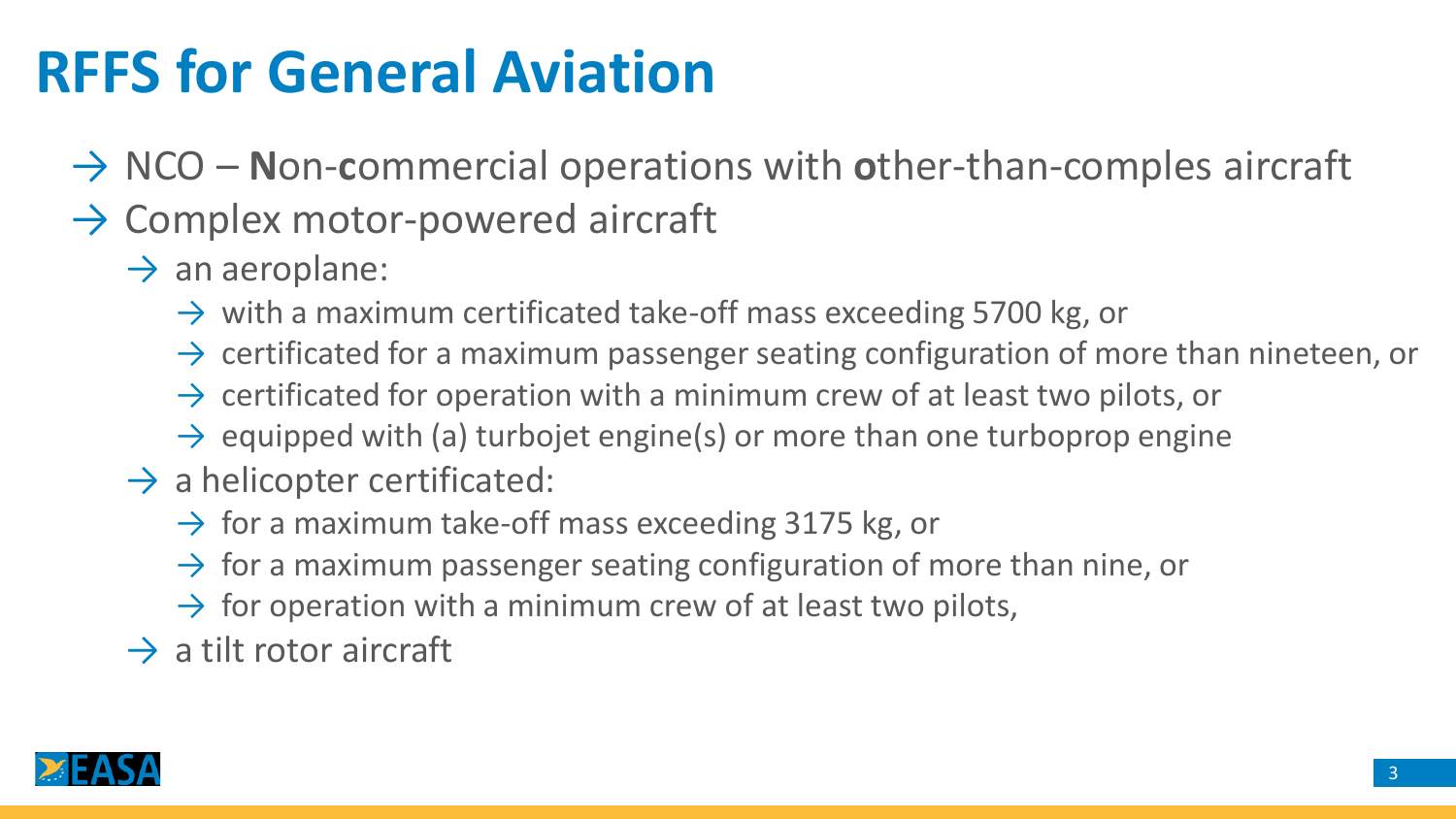# **Fluorine Free Foams**

- $\rightarrow$  Tests have been conducted by a European authority
- $\rightarrow$  Three (3) different foams have been tested
- $\rightarrow$  Results (preliminary)
	- $\rightarrow$  Fluorine free foams are less efficient with heptane fires
	- $\rightarrow$  Less resistant to re-ignition
	- $\rightarrow$  Not successful to control and extinguish satisfactorily neither heptane nor kerosene large scale fires

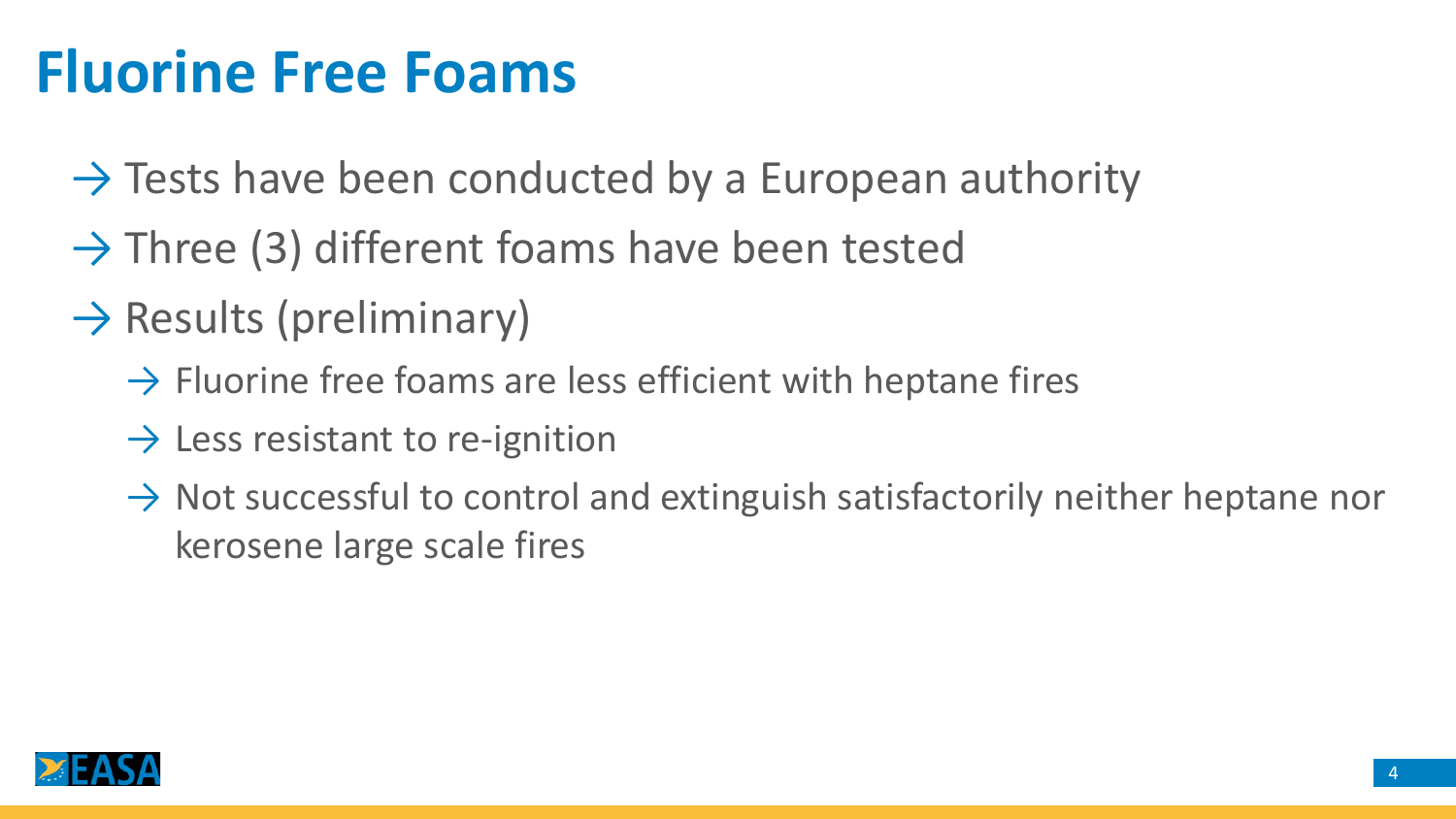## **TRA – Response Time**

- $\rightarrow$  Task and resource analysis
	- $\rightarrow$  Further guidance is requested by the States and the industry
- $\rightarrow$  Response time
	- $\rightarrow$  Clarification of the operational objective of the 2 min

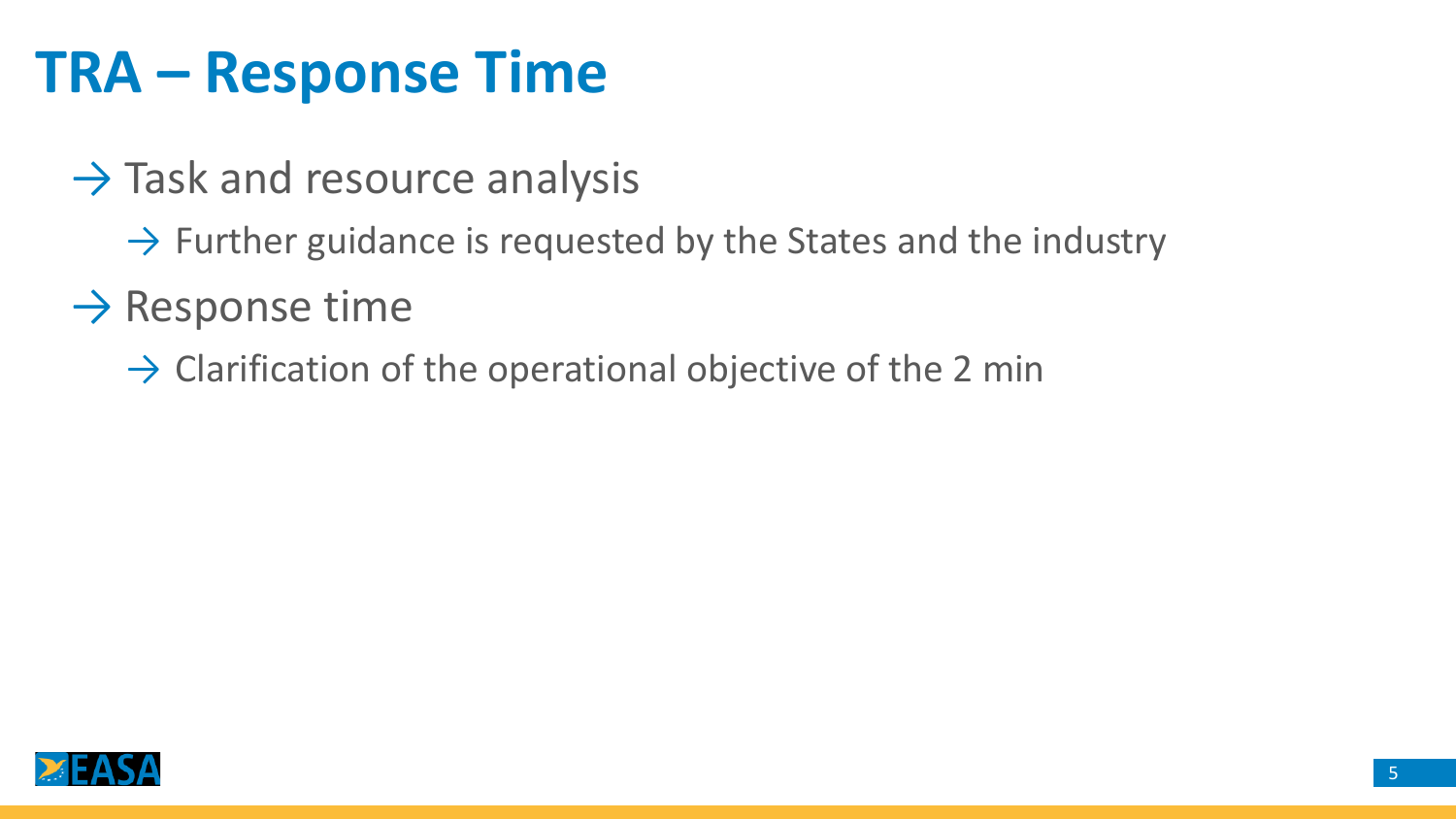# **Rescue in water/swampy areas**

**AMC1 ADR.OPS.B.005(b) Aerodrome emergency planning**

(b) The aerodrome operator should ensure that an assessment of the approach and departure areas within 1000 m of the runway threshold is carried out to determine the options available for intervention.

#### **AMC3 ADR.OPS.B.010(a)(2) Rescue and firefighting services**

(b) If the aerodrome is located near a water/swampy area, or other difficult environment, or a significant portion of the approach/departure operations takes over these areas, the aerodrome operator should coordinate the availability of suitable rescue equipment and services.

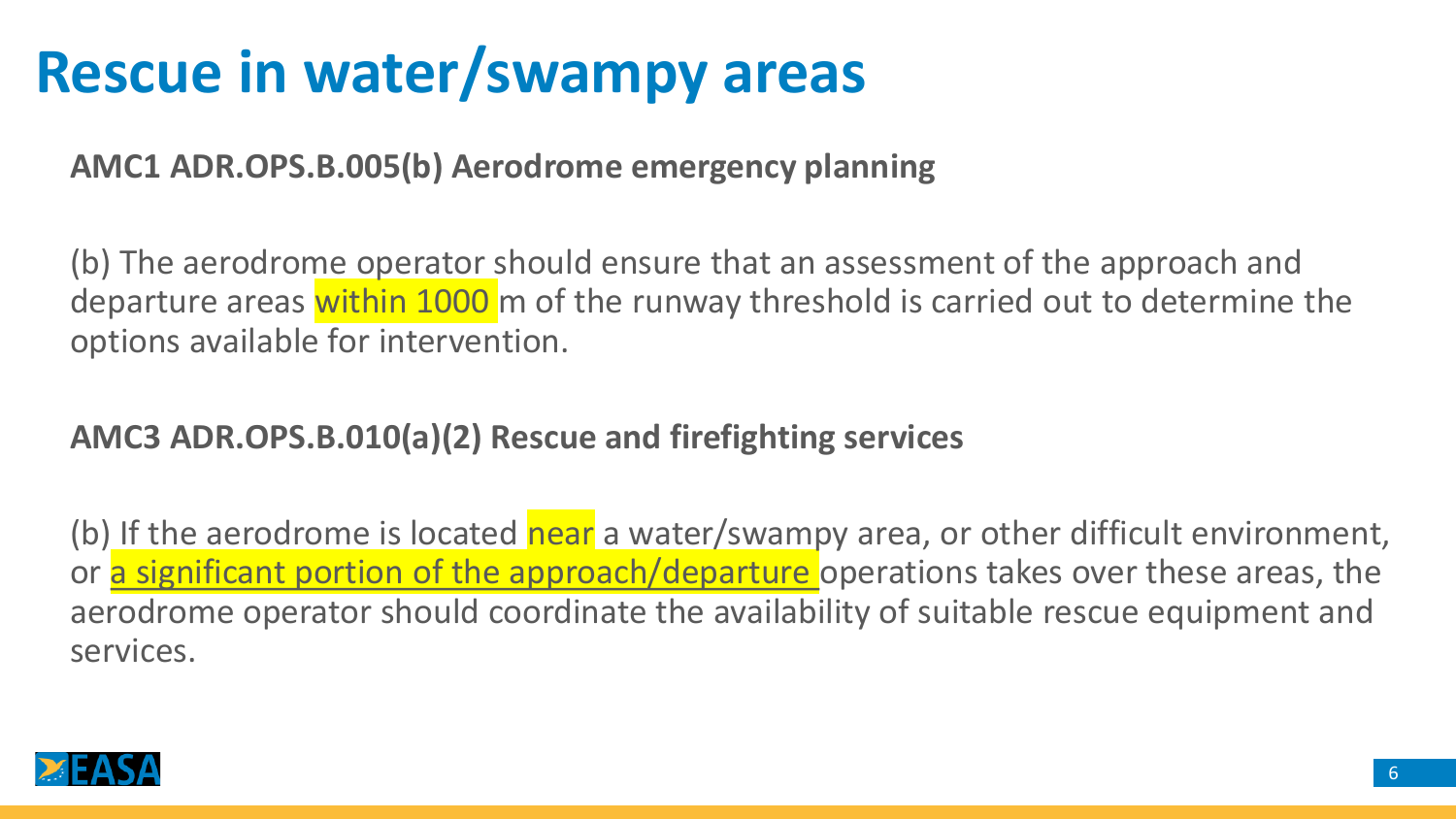# **Rescue in water/swampy areas**

- $\rightarrow$  Clarify the connection, if any between the 1000 m in OPS.B.005(b) and 'near' in OPS.B.010(a)(2)
- $\rightarrow$  Define the 'approach and departure areas' and 'significant portion of the approach/departure operations'

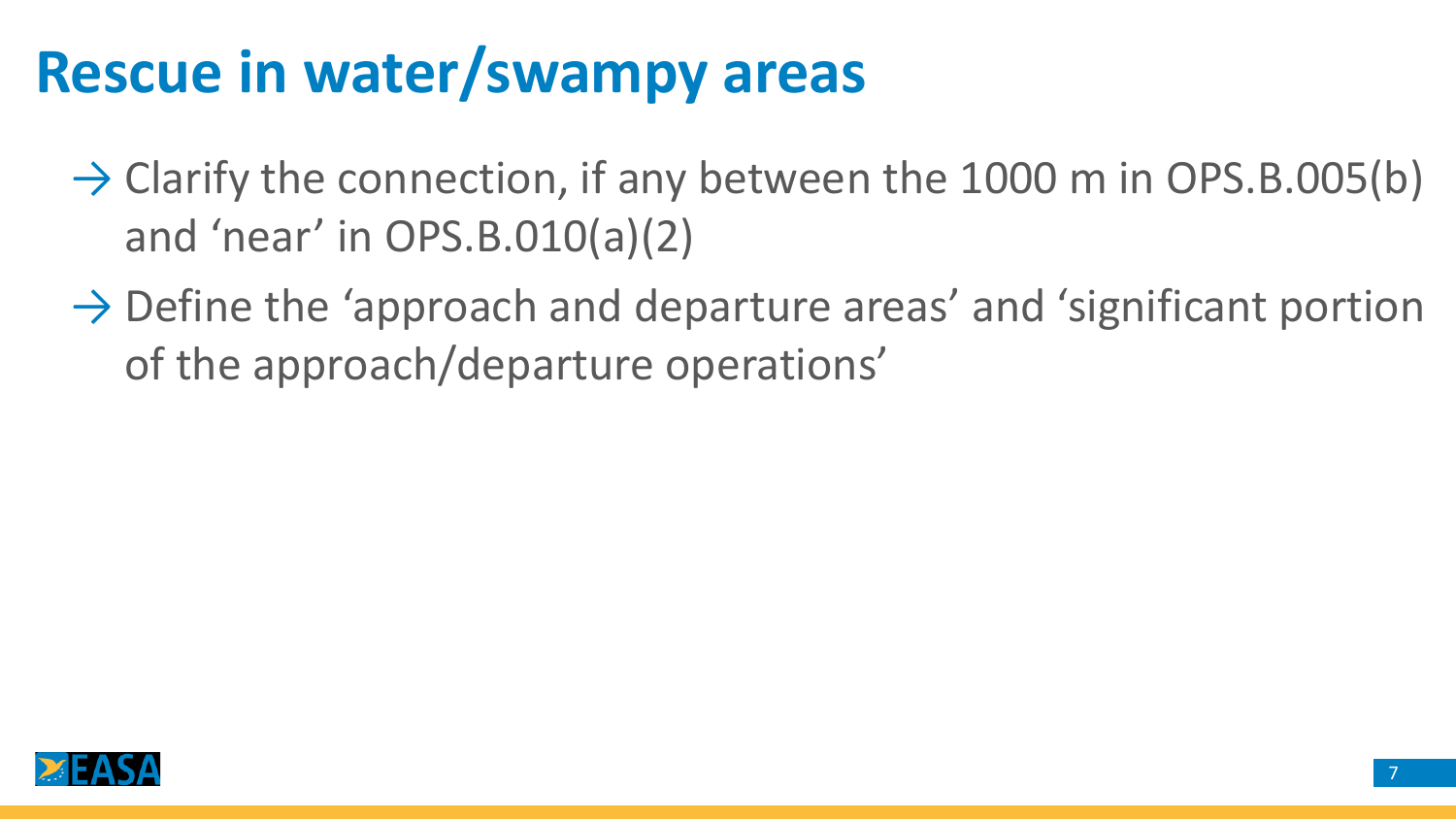## **Next steps**

 $\rightarrow$  EASA to establish a Task Force to deal with all the issues

- $\rightarrow$  Competent Authorities, aerodrome operators
- $\rightarrow$  Start in Q3/2022
- $\rightarrow$  Develop solutions that may trigger changes to the regulatory material, if it is considered necessary